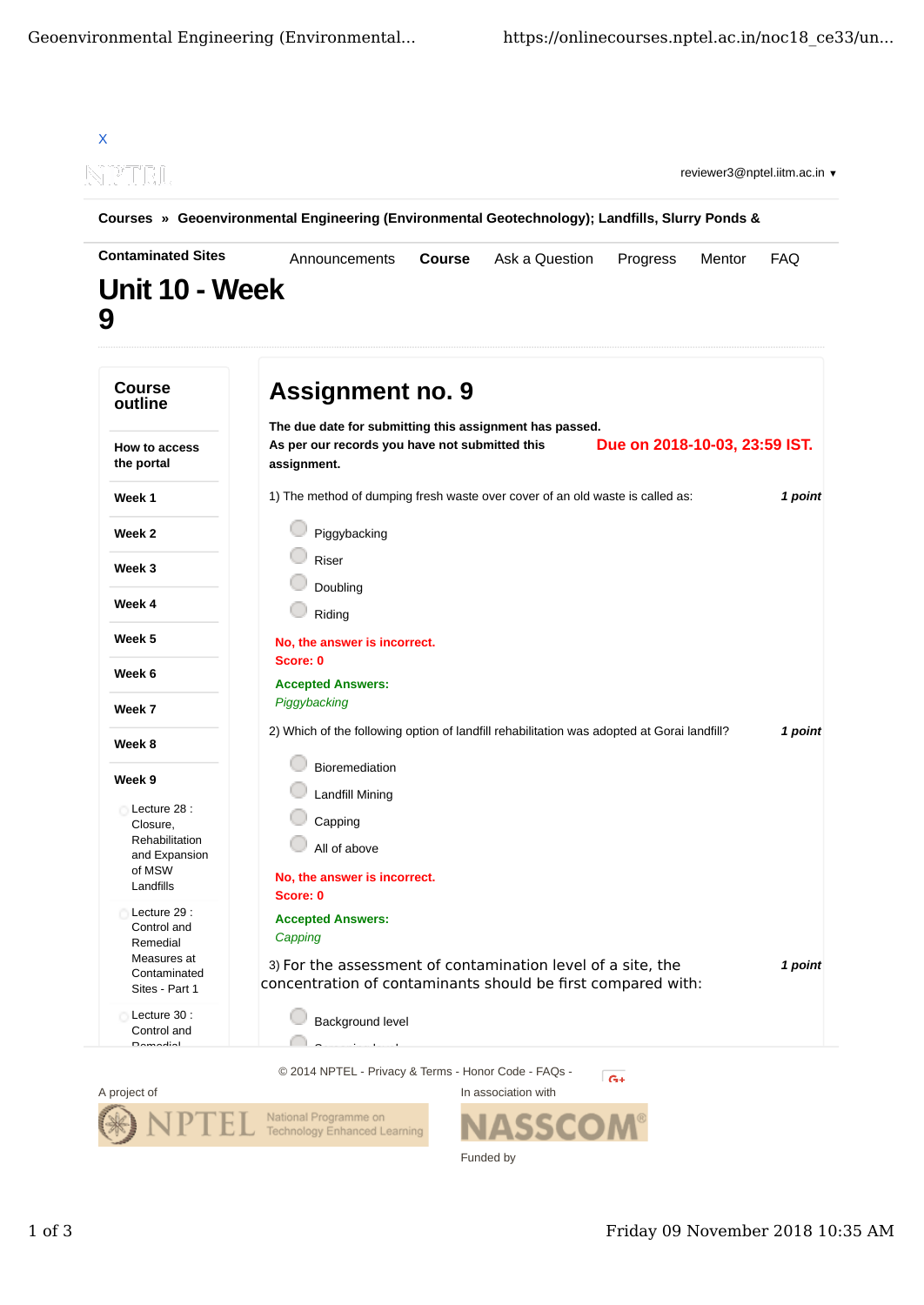## Geoenvironmental Engineering (Environmental...

| Assignment 9 | <b>Background level</b>                                                                                                               |         |
|--------------|---------------------------------------------------------------------------------------------------------------------------------------|---------|
| solution     | ce De<br>4) Which of the following is a remedial measure but not a control measure for a contaminated 1 point                         |         |
| Week 10      | site?                                                                                                                                 |         |
| Week 11      | Vertical barrier                                                                                                                      |         |
| Week 12      | Capping                                                                                                                               |         |
|              | Cover and vertical barrier both                                                                                                       |         |
|              | Removing the source and and treating soil and ground water                                                                            |         |
|              | No, the answer is incorrect.<br>Score: 0                                                                                              |         |
|              | <b>Accepted Answers:</b>                                                                                                              |         |
|              | Removing the source and and treating soil and ground water                                                                            |         |
|              | 5) Which of the following method of soil remediation is generally used to remove volatile<br>organic compounds from unsaturated soil? | 1 point |
|              | Soil washing                                                                                                                          |         |
|              | Pump and treat                                                                                                                        |         |
|              | Phytoremediation                                                                                                                      |         |
|              | Soil vapor extraction                                                                                                                 |         |
|              | No, the answer is incorrect.<br>Score: 0                                                                                              |         |
|              | <b>Accepted Answers:</b>                                                                                                              |         |
|              | Soil vapor extraction                                                                                                                 |         |
|              | 6) Air sparging is used for the removal of contaminants from:                                                                         | 1 point |
|              | Saturated zone                                                                                                                        |         |
|              | Vadose zone                                                                                                                           |         |
|              | All of above                                                                                                                          |         |
|              | No, the answer is incorrect.                                                                                                          |         |
|              | Score: 0                                                                                                                              |         |
|              | <b>Accepted Answers:</b><br>Saturated zone                                                                                            |         |
|              | 7) Which of the following condition plays an important for the successful execution of<br>bioremediation?                             | 1 point |
|              | pH                                                                                                                                    |         |
|              | Temperature                                                                                                                           |         |
|              | Moisture                                                                                                                              |         |
|              | Presence of oxygen                                                                                                                    |         |
|              | All of above                                                                                                                          |         |
|              | No, the answer is incorrect.                                                                                                          |         |
|              | Score: 0                                                                                                                              |         |
|              | <b>Accepted Answers:</b>                                                                                                              |         |
|              | All of above                                                                                                                          |         |
|              | 8) Which of the following is not a transformation technique?                                                                          | 1 point |
|              | Oxidation                                                                                                                             |         |